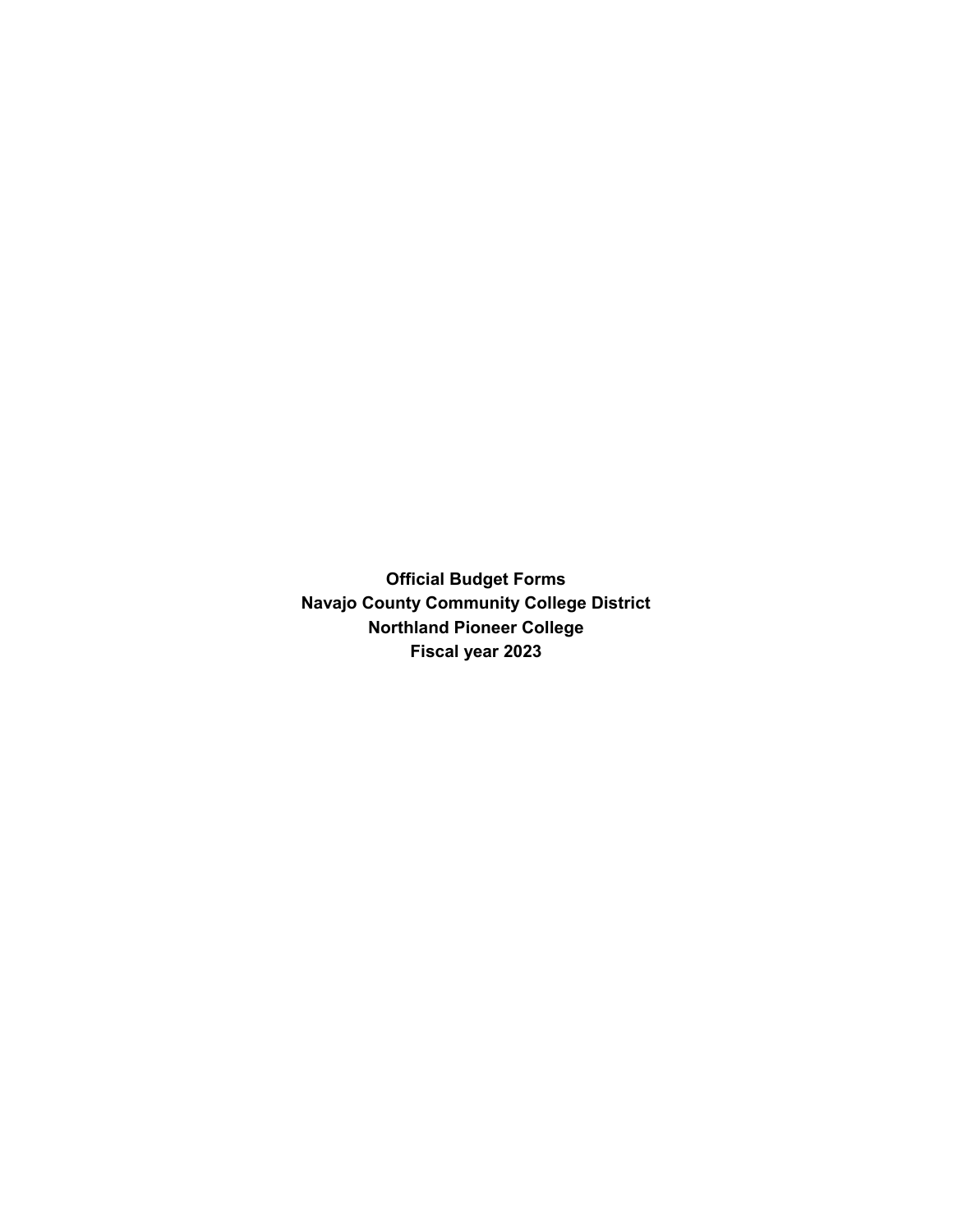## **Navajo County Community College District Northland Pioneer College Budget for fiscal year 2023 Summary of budget data**

|      |                                                                                                   |                       |             |     |                       |                 |                  | <b>Increase/Decrease</b><br>From budget 2022<br>To budget 2023 |            |
|------|---------------------------------------------------------------------------------------------------|-----------------------|-------------|-----|-----------------------|-----------------|------------------|----------------------------------------------------------------|------------|
|      |                                                                                                   | <b>Budget</b><br>2023 |             |     | <b>Budget</b><br>2022 |                 |                  |                                                                |            |
|      | I. Current General and Plant Funds                                                                |                       |             |     |                       |                 | <b>Amount</b>    |                                                                | %          |
|      | A. Expenditures:                                                                                  |                       |             |     |                       |                 |                  |                                                                |            |
|      | <b>Current General Fund</b>                                                                       | 35,265,978            |             |     | 33,417,324            |                 | \$<br>1,848,654  |                                                                | 5.5%       |
|      | <b>Unexpended Plant Fund</b>                                                                      | 11,519,900            |             |     | 17,154,100            |                 | (5,634,200)      |                                                                | $-32.8%$   |
|      | Retirement of indebtedness Plant Fund                                                             | 0                     |             |     |                       |                 | <sup>0</sup>     |                                                                |            |
|      | Total                                                                                             | 46,785,878            |             |     | 50,571,424            |                 | (3,785,546)      |                                                                | $-7.5%$    |
| B. . | Expenditures per Full-time student equivalent (FTSE):                                             |                       |             |     |                       |                 |                  |                                                                |            |
|      | <b>Current General Fund</b>                                                                       | 18,160 /FTSE          |             | -\$ | 16,238 / FTSE \$      |                 | 1,922 / FTSE     |                                                                | 11.8%      |
|      | <b>Unexpended Plant Fund</b>                                                                      |                       | 5,932 /FTSE | \$  |                       | 8,335 / FTSE \$ | (2,403) /FTSE    |                                                                | $-28.8%$   |
|      | Projected FTSE count                                                                              | 1,942                 |             |     | 2,058                 |                 |                  |                                                                |            |
|      | II. Total all funds estimated personnel compensation                                              |                       |             |     |                       |                 |                  |                                                                |            |
|      | Employee salaries and hourly costs                                                                | 18,905,406            |             | \$  | 17,095,294            |                 | \$<br>1,810,112  |                                                                | 10.6%      |
|      | <b>Retirement costs</b>                                                                           | 2,200,000             |             |     | 1,860,234             |                 | 339,766          |                                                                | 18.3%      |
|      | Healthcare costs                                                                                  | 2,336,504             |             |     | 2,023,272             |                 | 313,232          |                                                                | 15.5%      |
|      | Other benefit costs                                                                               | 1,677,620             |             |     | 1,552,652             |                 | 124,968          |                                                                | 8.0%       |
|      | Total                                                                                             | 25,119,530            |             | \$  | 22,531,452            |                 | 2,588,078        |                                                                | 11.5%      |
|      | III. Summary of primary and secondary property tax levies and rates                               |                       |             |     |                       |                 |                  |                                                                |            |
|      | A. Amount levied:                                                                                 |                       |             |     |                       |                 |                  |                                                                |            |
|      | Primary tax levy                                                                                  | 16,084,078            |             |     | 15,955,424            |                 | \$<br>128,654    |                                                                | 0.8%       |
|      | Property tax judgment                                                                             |                       |             |     |                       |                 | 0                |                                                                |            |
|      | Secondary tax levy                                                                                |                       |             |     |                       |                 | $\Omega$         |                                                                | 0.8%       |
|      | Total levy                                                                                        | 16,084,078            |             |     | 15,955,424            |                 | 128,654          |                                                                |            |
|      | B. Rates per \$100 net assessed valuation:                                                        |                       |             |     |                       |                 |                  |                                                                |            |
|      | Primary tax rate                                                                                  | 1.7505                |             |     | 1.7505                |                 | 0.0000           |                                                                | 0.0%       |
|      | Property tax judgment                                                                             |                       |             |     |                       |                 | 0.0000           |                                                                |            |
|      | Secondary tax rate<br><b>Total rate</b>                                                           | 1.7505                |             |     | 1.7505                |                 | 0.0000<br>0.0000 |                                                                | 0.0%       |
|      |                                                                                                   |                       |             |     |                       |                 |                  |                                                                |            |
|      | IV. Maximum allowable primary property tax levy for fiscal year 2023 pursuant to A.R.S. §42-17051 |                       |             |     |                       |                 |                  | \$                                                             | 16,702,781 |

V. Amount received from primary property taxes in fiscal year 2022 in excess of the maximum allowable amount as calculated pursuant to A.R.S. §42-17051

**Revised 3/22-Arizona Auditor General Schedule A**

 $\frac{1}{2}$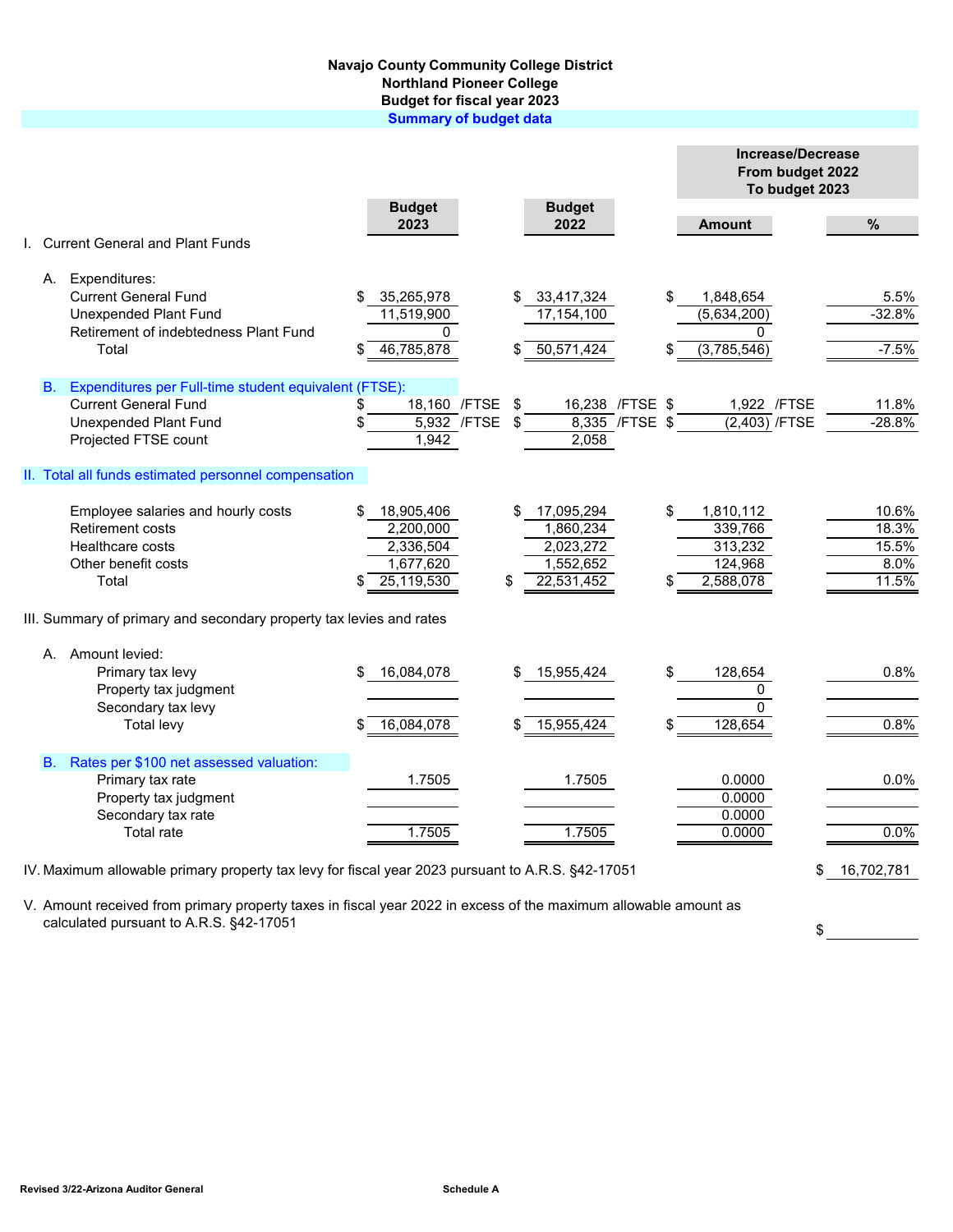## **Navajo County Community College District Northland Pioneer College Budget for fiscal year 2023**

**Resources**

|                                                     | <b>Current funds</b> |                |    |                            |    |                 | <b>Plant Fund</b> |                   |    |               |     |             |      |                |            |                |           |
|-----------------------------------------------------|----------------------|----------------|----|----------------------------|----|-----------------|-------------------|-------------------|----|---------------|-----|-------------|------|----------------|------------|----------------|-----------|
|                                                     |                      | General        |    | Restricted                 |    | Auxiliary       |                   | Unexpended        |    | Retirement of |     | Other       |      | Total          |            | Total          | $\%$      |
|                                                     |                      | Fund           |    | Fund                       |    | Fund            |                   | <b>Plant Fund</b> |    | indebtedness  |     | funds       |      | all funds      |            | all funds      | Increase/ |
|                                                     |                      | 2023           |    | 2023                       |    | 2023            |                   | 2023              |    | 2023          |     | 2023        |      | 2023           |            | 2022           | Decrease  |
| Beginning balances/(deficits)-July 1*               |                      |                |    |                            |    |                 |                   |                   |    |               |     |             |      |                |            |                |           |
| Restricted                                          | S                    |                |    |                            |    |                 |                   |                   |    |               |     |             |      | 0              | - \$       |                | 0.0%      |
| Unrestricted                                        |                      | 70,300,000     |    |                            |    |                 |                   | 23,100,000        |    |               |     |             |      | 93.400.000     |            | 82,500,000     | 13.2%     |
| Total beginning balances                            |                      | 70,300,000 \$  |    | $\mathbf 0$                | \$ | 0 <sup>15</sup> |                   | 23,100,000        | \$ | $\Omega$      | \$  | 0           | l \$ | 93,400,000     |            | \$82,500,000   | 13.2%     |
| Revenues and other inflows                          |                      |                |    |                            |    |                 |                   |                   |    |               |     |             |      |                |            |                |           |
| Student tuition and fees                            |                      |                |    |                            |    |                 |                   |                   |    |               |     |             |      |                |            |                |           |
| General tuition                                     | \$                   | $3,600,000$ \$ |    |                            | \$ |                 |                   |                   | \$ |               | \$  |             | \$   | 3,600,000      | \$         | 3,850,000      | $-6.5%$   |
| Out-of-district tuition                             |                      |                |    |                            |    |                 |                   |                   |    |               |     |             |      | $\Omega$       |            |                | 0.0%      |
| Out-of-State tuition                                |                      | 100,000        |    |                            |    |                 |                   |                   |    |               |     |             |      | 100,000        |            | 50.000         | 100.0%    |
| Student fees                                        |                      | 600,000        |    |                            |    |                 |                   |                   |    |               |     |             |      | 600,000        |            | 500,000        | 20.0%     |
| Tuition and fee remissions or waivers               |                      |                |    |                            |    |                 |                   |                   |    |               |     |             |      | $\Omega$       |            |                | 0.0%      |
| <b>State appropriations</b>                         |                      |                |    |                            |    |                 |                   |                   |    |               |     |             |      |                |            |                |           |
| Maintenance support                                 |                      | 1,397,200      |    |                            |    |                 |                   |                   |    |               |     |             |      | 1,397,200      |            | 1,512,300      | $-7.6%$   |
| Equalization aid                                    |                      | 9,912,900      |    |                            |    |                 |                   |                   |    |               |     |             |      | 9,912,900      |            | 9,171,000      | 8.1%      |
| <b>STEM Workforce</b>                               |                      |                |    |                            |    |                 |                   | 309,900           |    |               |     |             |      | 309,900        |            | 319,700        | $-3.1%$   |
| <b>Rural Community College Aid</b>                  |                      | 1,271,800      |    |                            |    |                 |                   |                   |    |               |     |             |      | 1,271,800      |            | 1,640,200      | $-22.5%$  |
|                                                     |                      |                |    |                            |    |                 |                   |                   |    |               |     |             |      | 0              |            |                | 0.0%      |
|                                                     |                      |                |    |                            |    |                 |                   |                   |    |               |     |             |      | $\Omega$       |            |                | 0.0%      |
| Property taxes                                      |                      |                |    |                            |    |                 |                   |                   |    |               |     |             |      |                |            |                |           |
| Primary tax levy                                    |                      | 16,084,078     |    |                            |    |                 |                   |                   |    |               |     |             |      | 16,084,078     |            | 15,955,424     | 0.8%      |
| Secondary tax levy                                  |                      |                |    |                            |    |                 |                   |                   |    |               |     |             |      | $\Omega$       |            |                | 0.0%      |
| Gifts, grants, and contracts                        |                      | 3,000,000      |    | 9,800,000                  |    |                 |                   |                   |    |               |     |             |      | 12,800,000     |            | 8,762,200      | 46.1%     |
| Sales and services                                  |                      |                |    |                            |    |                 |                   |                   |    |               |     |             |      | $\Omega$       |            |                | 0.0%      |
| Investment income                                   |                      | 300,000        |    |                            |    |                 |                   |                   |    |               |     |             |      | 300,000        |            | 500,000        | $-40.0%$  |
| State shared sales tax (Prop 301)                   |                      |                |    | 400,000                    |    | 150,000         |                   |                   |    |               |     |             |      | 550,000        |            | 650,000        | $-15.4%$  |
| Smart and Safe Arizona Act (Prop 207)               |                      |                |    | 500,000                    |    |                 |                   |                   |    |               |     |             |      | 500,000        |            | 500,000        | 0.0%      |
| Other revenues                                      |                      | 200,000        |    |                            |    |                 |                   |                   |    |               |     |             |      | 200,000        |            | 200,000        | 0.0%      |
| Proceeds from sale of bonds                         |                      |                |    |                            |    |                 |                   |                   |    |               |     |             |      | $\Omega$       |            |                | 0.0%      |
| <b>Total Revenues and Other Inflows</b>             |                      | 36,465,978     | S  | 10,700,000 \$              |    | 150,000         | l\$               | $309,900$ \$      |    | $\mathbf{0}$  | l\$ | $\mathbf 0$ |      | 47,625,878     |            | 43,610,824     | 9.2%      |
|                                                     |                      |                |    |                            |    |                 |                   |                   |    |               |     |             |      |                |            |                |           |
| <b>Transfers</b>                                    |                      |                |    |                            |    |                 |                   |                   |    |               |     |             |      |                |            |                |           |
| Transfers in                                        |                      |                |    | 500,000                    |    | 200,000         |                   | 2,000,000         |    |               |     |             |      | 2,700,000      |            | 4,994,400      | -45.9%    |
| (Transfers out)                                     |                      | (2,700,000)    |    |                            |    |                 |                   |                   |    |               |     |             |      | (2,700,000)    |            | (4,994,400)    | -45.9%    |
| <b>Total transfers</b>                              |                      | (2,700,000)    | \$ | 500,000                    | \$ | 200,000         |                   | 2,000,000         | \$ | $\Omega$      | \$  | $\mathbf 0$ | l \$ | $\Omega$       | \$         | $\Omega$       | 0.0%      |
| <b>Reduction for amounts reserved for future</b>    |                      |                |    |                            |    |                 |                   |                   |    |               |     |             |      |                |            |                |           |
| budget year expenses:                               |                      |                |    |                            |    |                 |                   |                   |    |               |     |             |      |                |            |                |           |
| Maintained for future financial stability           |                      | (33, 417, 324) |    |                            |    |                 |                   |                   |    |               |     |             |      | (33, 417, 324) |            | (29, 525, 333) | 13.2%     |
| Maintained for future capital acquisitions/projects |                      |                |    |                            |    |                 |                   | (13,920,000)      |    |               |     |             |      | (13,920,000)   |            | (10,000,000)   | 39.2%     |
| Maintained for future debt retirement               |                      |                |    |                            |    |                 |                   |                   |    |               |     |             |      | 0              |            |                | 0.0%      |
| Maintained for grants or scholarships               |                      |                |    |                            |    |                 |                   |                   |    |               |     |             |      | $\overline{0}$ |            |                | 0.0%      |
| Fund Balance - Unrestricted                         |                      | (36, 882, 676) |    |                            |    |                 |                   | (9, 180, 000)     |    |               |     |             |      | (46,062,676)   |            | (42, 974, 667) | 7.2%      |
| <b>Fund Balance</b>                                 |                      | 1,500,000      |    |                            |    |                 |                   | 9,210,000         |    |               |     |             |      | 10,710,000     |            | 14,740,000     | $-27.3%$  |
| Total resources available for the budget year       | \$                   |                |    | 35,265,978   \$ 11,200,000 | \$ | $350,000$ \$    |                   | 11,519,900 \$     |    | $\Omega$      | \$  | $\mathbf 0$ | l \$ | 58,335,878     | $\sqrt{3}$ | 58,350,824     | 0.0%      |

\*These amounts exclude nonspendable amounts (e.g., prepaids, inventories, and capital assets) or amounts legally or contractually required to be maintained intact.